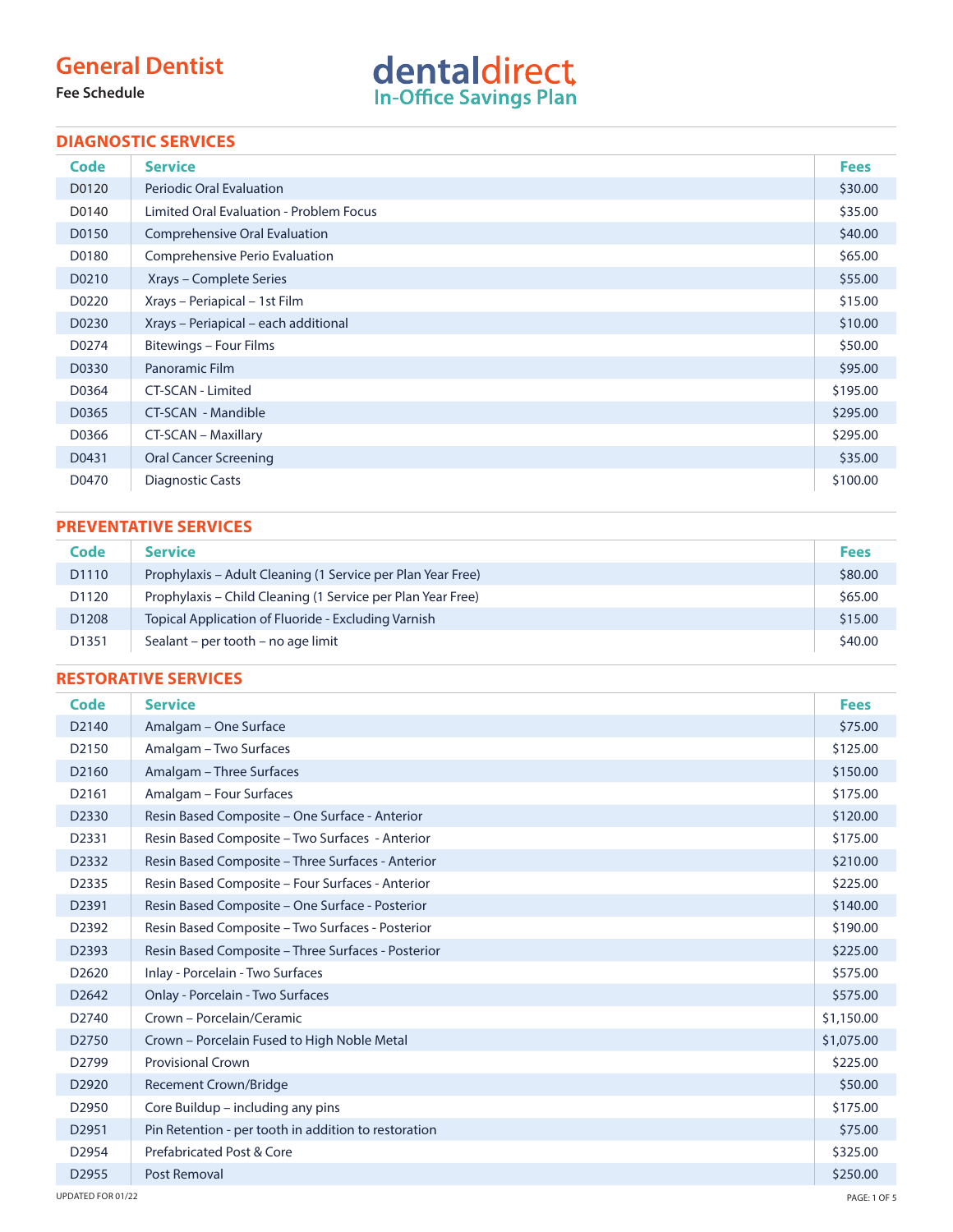## **General Dentist**

**Fee Schedule**

# dentaldirect

### **ENDODONTIC SERVICES**

| <b>Code</b> | <b>Service</b>                                | <b>Fees</b> |
|-------------|-----------------------------------------------|-------------|
| D3110       | Pulp Cap - Direct                             | \$80.00     |
| D3120       | Pulp Cap - Indirect                           | \$50.00     |
| D3220       | <b>Therapeutic Pulpotomy</b>                  | \$175.00    |
| D3221       | <b>Pulpal Debridement</b>                     | \$175.00    |
| D3310       | <b>Root Canal - Anterior</b>                  | \$625.00    |
| D3320       | Root Canal - Bicuspid                         | \$725.00    |
| D3330       | Root Canal - Molar                            | \$825.00    |
| D3346       | <b>Retreat Previous Root Canal - Anterior</b> | \$600.00    |
| D3910       | Surgical Isolation of Tooth w/ Rubber Dam     | \$150.00    |

#### **PERIODONTIC SERVICES**

| Code  | <b>Service</b>                                            | <b>Fees</b> |
|-------|-----------------------------------------------------------|-------------|
| D4210 | Gingivectomy - per quad                                   | \$550.00    |
| D4211 | Gingivectomy - per tooth                                  | \$250.00    |
| D4249 | Clinical Crown Length - Hard Tissue                       | \$450.00    |
| D4260 | Osseous Surgery - per quad                                | \$650.00    |
| D4341 | Perio Scaling & Root Planing - per quad                   | \$75.00     |
| D4346 | Scaling in Presence of Gingival Inflammation - full mouth | \$135.00    |
| D4381 | Localized Delivery of Antimicrobial Agents - per tooth    | \$60.00     |
| D4910 | Perio Maintenance                                         | \$125.00    |
| D4921 | Gingival Irrigation / Per Quad                            | \$50.00     |

### **PROSTHODONTIC SERVICES - REMOVABLE**

| Code  | <b>Service</b>                                         | <b>Fees</b> |
|-------|--------------------------------------------------------|-------------|
| D5110 | Complete Denture - Maxillary                           | \$1,000.00  |
| D5120 | Complete Denture - Mandibular                          | \$1,000.00  |
| D5130 | Immediate Denture - Maxillary                          | \$850.00    |
| D5140 | Immediate Denture - Mandibular                         | \$850.00    |
| D5213 | Maxillary Partial - Cast Metal Framework w/Resin Base  | \$1,150.00  |
| D5214 | Mandibular Partial - Cast Metal Framework w/Resin Base | \$1,150.00  |
| D5410 | Adjust Complete Denture - Maxillary                    | \$55.00     |
| D5411 | Adjust Complete Denture - Mandibular                   | \$55.00     |
| D5520 | Replace Missing/Broken Teeth                           | \$150.00    |
| D5630 | Repair/Replace Broken Clasp                            | \$125.00    |
| D5650 | Add Tooth to Existing Partial Denture                  | \$150.00    |
| D5660 | Add Clasp to Existing Partial Denture - per tooth      | \$175.00    |
| D5730 | Reline Complete Maxillary Denture - Chairside          | \$250.00    |
| D5731 | Reline Complete Mandibular Denture - Chairside         | \$250.00    |
| D5740 | Reline Maxillary Partial Denture - Chairside           | \$250.00    |
| D5741 | Reline Mandibular Partial Denture - Chairside          | \$250.00    |
| D5750 | Reline Complete Maxillary Denture - Lab                | \$350.00    |
| D5751 | Reline Complete Mandibular Denture - Lab               | \$350.00    |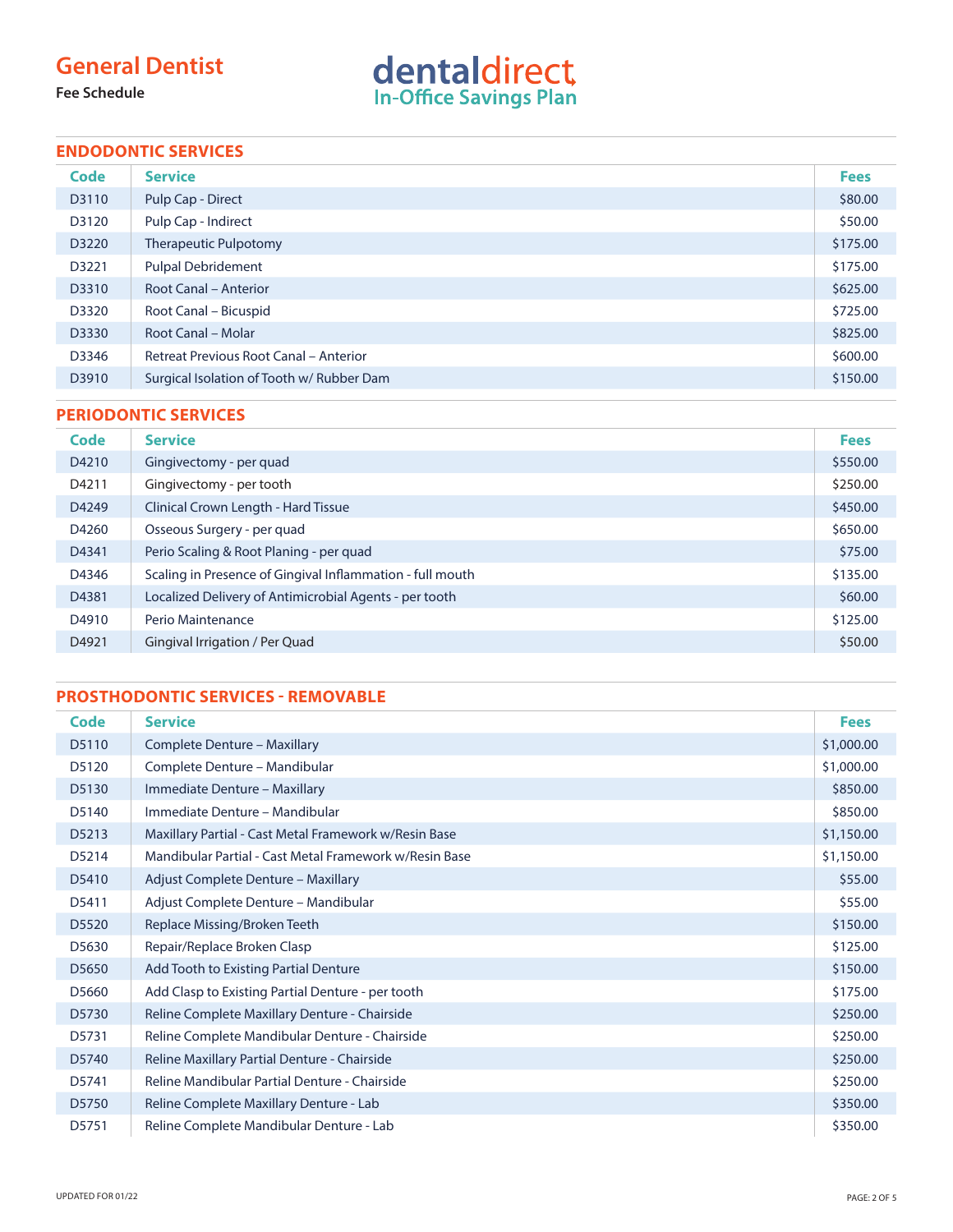## **General Dentist**

**Fee Schedule**

# dentaldirect

#### **IMPLANT SERVICES**

| Code  | <b>Service</b>                                                         | <b>Fees</b> |
|-------|------------------------------------------------------------------------|-------------|
| D6010 | Surgical Placement of Implant - Endosteal                              | \$1,550.00  |
| D6056 | Prefab Abutment - Includes Placement                                   | \$575.00    |
| D6059 | Abutment Supported Implant Crown - Porcelain Fused to High Noble Metal | \$1,250.00  |

#### **PROSTHODONTIC SERVICES - FIXED**

| Code  | <b>Service</b>                                  | <b>Fees</b> |
|-------|-------------------------------------------------|-------------|
| D6240 | Pontic – Porcelain Fused to Noble Metal         | \$1,075.00  |
| D6245 | Pontic - Porcelain/Ceramic                      | \$1,150.00  |
| D6740 | Retainer Crown - Porcelain/Ceramic              | \$1,150.00  |
| D6750 | Retainer Crown - Porcelain Fused to Noble Metal | \$1,075.00  |

#### **ORAL SURGERY SERVICES**

| <b>Code</b> | <b>Service</b>                         | <b>Fees</b> |
|-------------|----------------------------------------|-------------|
| D7140       | Simple Extraction                      | \$110.00    |
| D7210       | <b>Surgical Extraction</b>             | \$200.00    |
| D7220       | Surgical Extraction - soft tissue      | \$250.00    |
| D7288       | <b>Brush Biopsy</b>                    | \$135.00    |
| D7960       | <b>Frenulectomy Procedure</b>          | \$325.00    |
| D7971       | <b>Excision of Pericoronal Gingiva</b> | \$325.00    |

#### **ADJUNCTIVE SERVICES**

| <b>Code</b> | <b>Service</b>                                     | <b>Fees</b> |
|-------------|----------------------------------------------------|-------------|
| D9110       | Palliative Treatment Dental Pain - minor procedure | \$75.00     |
| D9211       | Regional Block Anesthesia                          | \$50.00     |
| D9310       | GP Consultation - per session                      | \$50.00     |
| D9430       | Office Visit for Observation                       | \$35.00     |
| D9951       | Occlusal Adjustment - limited                      | \$65.00     |
| D9986       | Missed Appointment/No Show                         | \$30.00     |

*Payment is Due at Time of Service*

*Lab fees may be applied to any discounted services above.*

Member Support: (888) 972-7160 Patient Eligibility: (888) 972-7160 Provider Specialist: (888) 972-7160 www.dentalplansdirect.com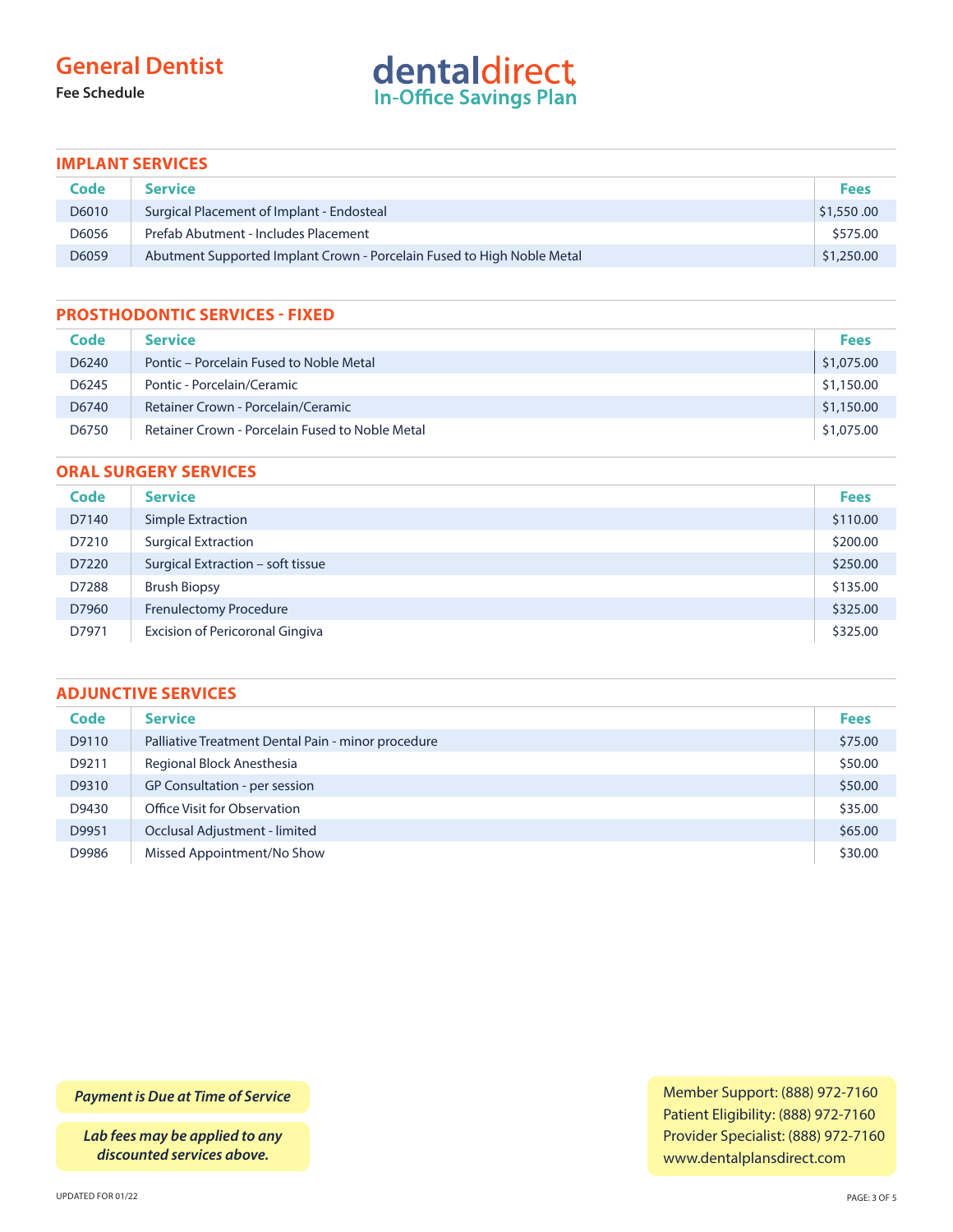# **Specialist**

**Fee Schedule**

# dentaldirect

#### **DIAGNOSTIC SERVICES**

| Code  | <b>Service</b>                            | <b>Fees</b> |
|-------|-------------------------------------------|-------------|
| D0150 | Comprehensive Oral Eval Np/Estb Pt        | \$175.00    |
| D0180 | Comprehensive Perio Evaluation Np/Estb Pt | \$175.00    |

#### **ENDODONTIC SERVICES**

| Code  | <b>Service</b>                     | <b>Fees</b> |
|-------|------------------------------------|-------------|
| D3310 | <b>Root Canal - Anterior</b>       | \$800.00    |
| D3320 | Root Canal – Bicuspid              | \$900.00    |
| D3330 | Root Canal - Molar                 | \$1,000.00  |
| D3410 | Apicoectomy - Anterior             | \$750.00    |
| D3421 | Apicoectomy - Bicuspid             | \$800.00    |
| D3425 | Apicoectomy - Molar                | \$900.00    |
| D3426 | Apicoectomy - each additional root | \$250.00    |
| D3430 | Retrograde Filling - per root      | \$200.00    |

#### **PERIODONTIC SERVICES**

| Code  | <b>Service</b>                                                | <b>Fees</b> |
|-------|---------------------------------------------------------------|-------------|
| D4249 | Clinical Crown Length - hard tissue                           | \$600.00    |
| D4260 | Osseous Surgery - per quad                                    | \$875.00    |
| D4263 | Bone Replacement Graft - retained natural teeth, per site     | \$575.00    |
| D4267 | Guided Tissue Regeneration - non-resorbable barrier, per site | \$650.00    |
| D4274 | Distal/Proximal Wedge Procedure                               | \$500.00    |
| D4341 | Perio Scaling & Root Planing - per quad                       | \$175.00    |
| D4381 | Localized Delivery of Antimicrobial Agents - per tooth        | \$75.00     |

#### **IMPLANT SERVICES**

| <b>Code</b> | <b>Service</b>                                                         | <b>Fees</b> |
|-------------|------------------------------------------------------------------------|-------------|
| D6010       | Surgical Placement of Implant-Endosteal                                | \$1,800.00  |
| D6059       | Abutment Supported Implant Crown - Porcelain Fused to High Noble Metal | \$1,250.00  |
| D6100       | Implant Removal - By Report                                            | \$1150.00   |
| D6101       | Debridement of Implant Defect                                          | \$500.00    |
| D6102       | Debridement/Osseous Contouring of Implant Defect                       | \$500.00    |
| D6103       | Bone Graft for Repair of Implant Defect                                | \$500.00    |
| D6104       | Bone Graft at Time of Implant Placement                                | \$500.00    |
| D6199       | Implant Surgical Stent                                                 | \$475.00    |